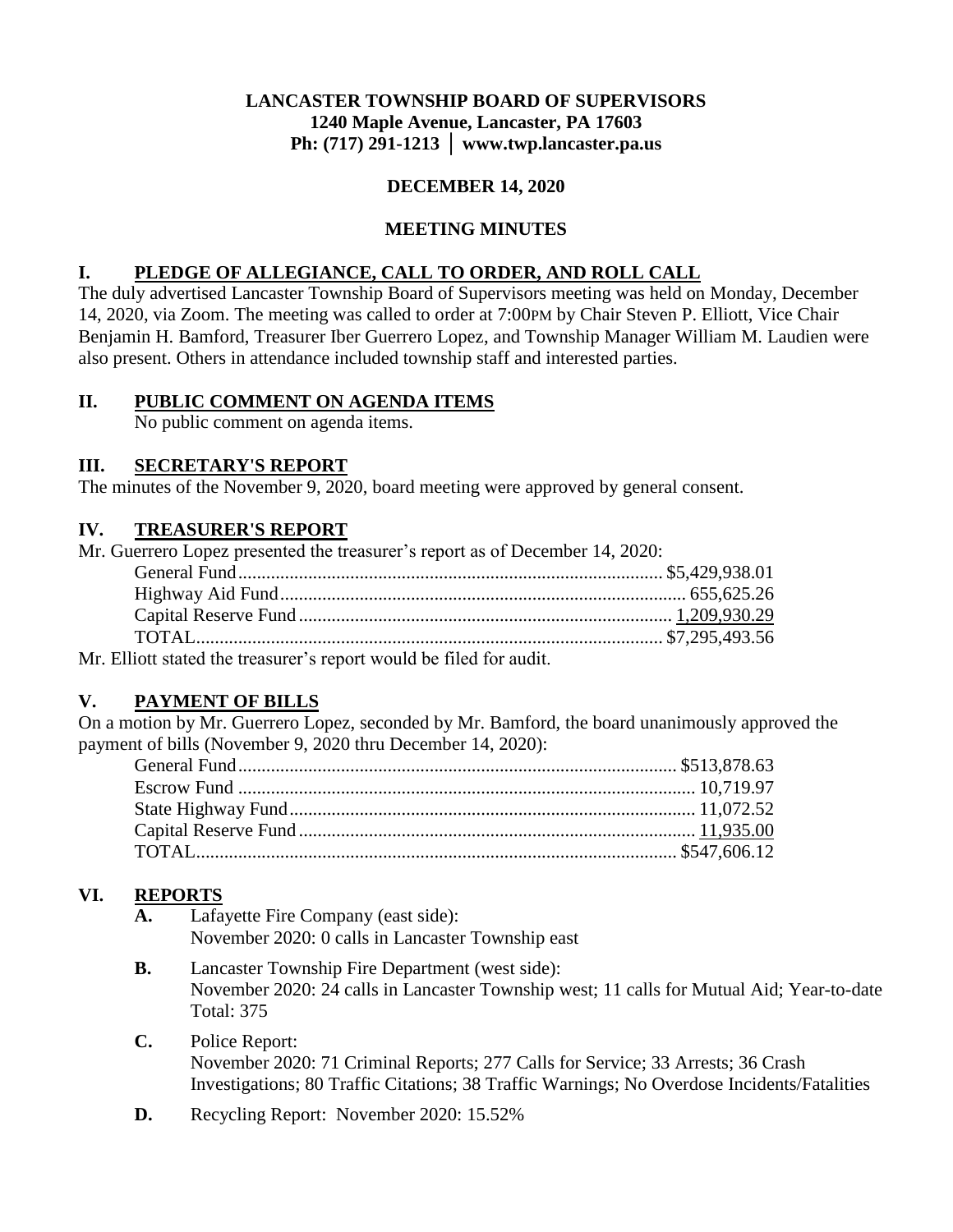- **E.** Sewer Reports: Available on the township website.
- $\triangleright$  Printed copies of all reports are available at the township office for a nominal fee and can be viewed/printed from the website.

# **WORKSHOP REPORTS**

The following departments presented updates to the board:

- Planning & Zoning
- Township Engineer
- Public Works
- Township Manager

# **VII. ANNOUNCEMENTS**

- **A.** Final days for leaf collection, which included today, are December 15, 16, 17, 18, and 21, weather permitting. Complete details can be found on the township website. Parking restrictions on signed streets remain in force through January 15, 2021 to allow for final sweeping of the streets.
- **B.** Township Office will be closed on Thursday, December 24 and Friday December 25, 2020, Friday, January 1 and Monday, January 18, 2021. There is no change to the trash/recycle collection.
- **C.** Drop-off of real Christmas trees at the woody waste facility will be available for township residents starting December 28, 2020 thru January 14, 2021; Dawn to Dusk, in the designated area only. All decorations must be removed; no tree bags. Absolutely no artificial trees or yard waste. The area is under video surveillance; violators will be cited.
- **D.** Curbside collection of real Christmas trees takes place week of January 11-14, 2021.
- **E.** Next Board of Supervisors Meeting: Monday, January 4, 2021. This will be the Reorganization and Regular Meeting combined, 1420 Columbia Avenue, Maple Grove Community Building. See the township website for start time.
- **F.** Board of Auditors Meeting: Tuesday, January 5, 2021, 5:30 PM, at 1240 Maple Avenue, Township Building.

# **VIII. OLD BUSINESS**

**A. LTPC 301 – River Drive Lot 2 B-A – Subdivision Plan – Continued from November 9, 2020 Meeting**

Mr. Bamford moved, Mr. Guerrero Lopez seconded, and the board unanimously approved a Subdivision Plan, including requested waivers, for LTPC 301, River Drive Lot 2 B-A, and contingent upon township engineer Ben Webber's December 10, 2020 review letter.

At their meeting on October 20, 2020, the Lancaster Township Planning Commission recommended approval of the waiver requests as they are written. At the same meeting, the Lancaster Township Planning Commission recommended approval of the Subdivision Plan for River Drive Lot 2 B-A contingent upon the completion of the items listed in township engineer Benton Webber's October 1, 2020 review letter.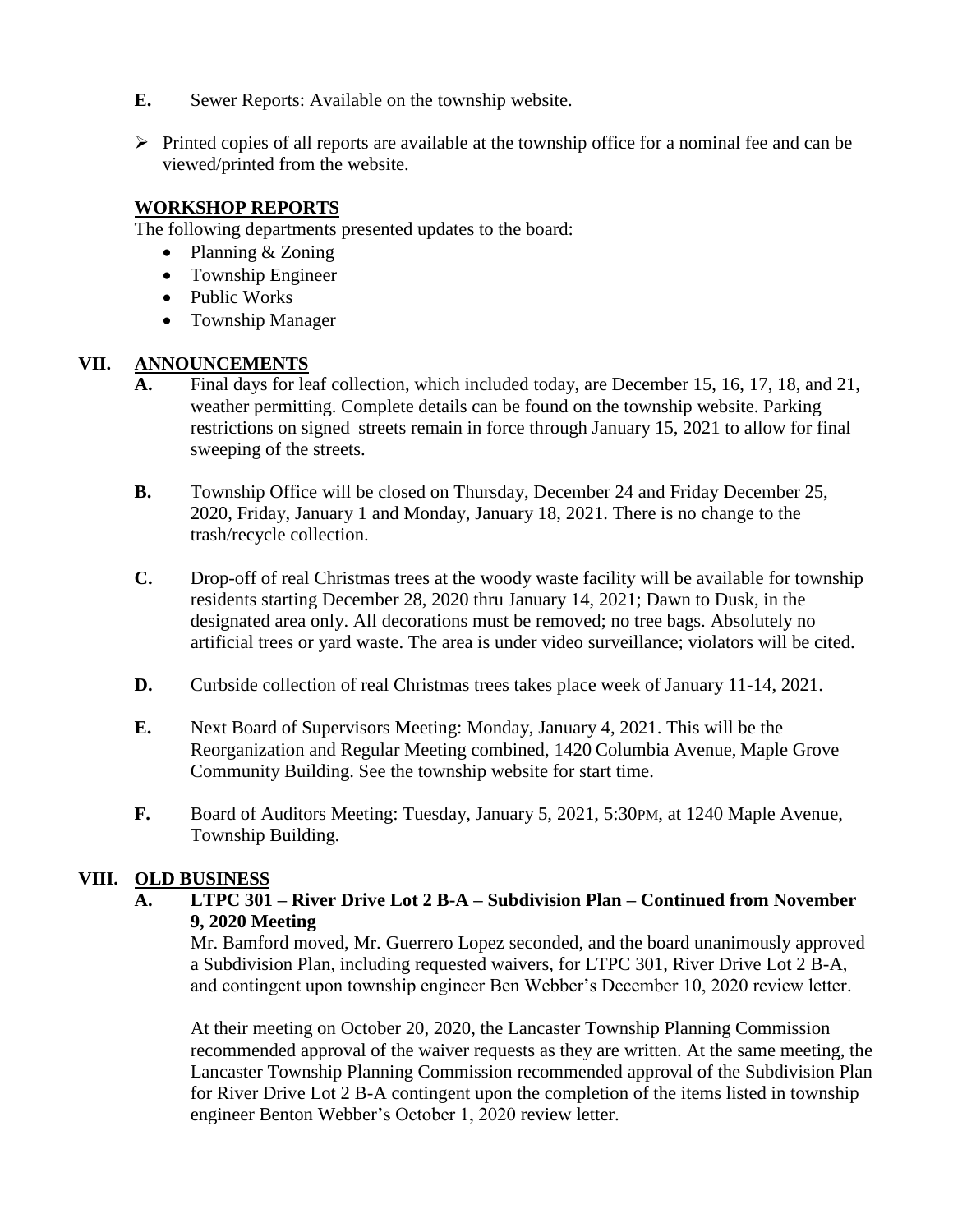#### **IX. PLANNING AND ZONING BUSINESS**

# **A. LTPC 184 – Southern Village Phase I – Final Subdivision and Land Development Plan – Financial Security Reduction**

Mr. Guerrero Lopez moved, Mr. Bamford seconded, and the board unanimously approved a request from William Swiernik, David Miller/Associates, Inc., for a reduction of the financial security for LTPC 184, the Southern Village Phase I – Final Subdivision and Land Development Plan, in the amount of \$75,540.71.

The request was submitted via an email dated November 2, 2020. In his letter dated November 10, 2020, township engineer Benton Webber recommended the township release the financial security.

# **B. LTPC 297 – 1429 Marietta Avenue – Stormwater Management Site Plan – Financial Security Reduction**

Mr. Bamford moved, Mr. Guerrero Lopez seconded, and the board unanimously approved a request from Daniel Hershey, Hershey Engineering, Inc., for a reduction of the financial security for LTPC 297, the 1429 Marietta Avenue Stormwater Management Site Plan, in the amount of \$13,408.81, resulting in a balance of \$1,489.87, until all outstanding work is completed to the satisfaction of the township.

The request was submitted via a letter dated November 11, 2020. In his letter dated November 13, 2020, township engineer Benton Webber recommended the township reduce the financial security.

- **C. LTPC 302 – Clark Residence River Drive Lot 2 – Stormwater Management Site Plan** Mr. Guerrero Lopez moved, Mr. Bamford seconded, and the board unanimously acknowledged receipt of a time extension until June 29, 2021, from Brian Cooley, DC Gohn Associates, Inc., on behalf of J. Alex Hartzler, for the approval of the Stormwater Management Site Plan for LTPC 302, the Clark Residence River Drive Lot 2. This extension was submitted in a letter dated November 19, 2020.
- **D. LTPC 299 – 1213 Valley Road – Stormwater Management Site Plan** Mr. Bamford moved, Mr. Guerrero Lopez seconded, and the board unanimously approved a Stormwater Management Site Plan, for LTPC 299, 1213 Valley Road.

At their meeting on November 17, 2020, the Lancaster Township Planning Commission recommended approval this plan.

# **X. NEW BUSINESS**

# **A. Resolution 2020-15; Tax Levy for Fiscal Year 2021**

Mr. Guerrero Lopez moved, Mr. Bamford seconded, and the board unanimously adopted Resolution 2020-15 to set the Lancaster Township real property tax levy for fiscal year 2021 at 0.91 mills (0.00091).

# **B. Resolution 2020-16; Annual Budget for 2021**

Mr. Bamford moved, Mr. Guerrero Lopez seconded, and the board unanimously adopted Resolution 2020-16 for the adoption of the Lancaster Township annual budget for 2021.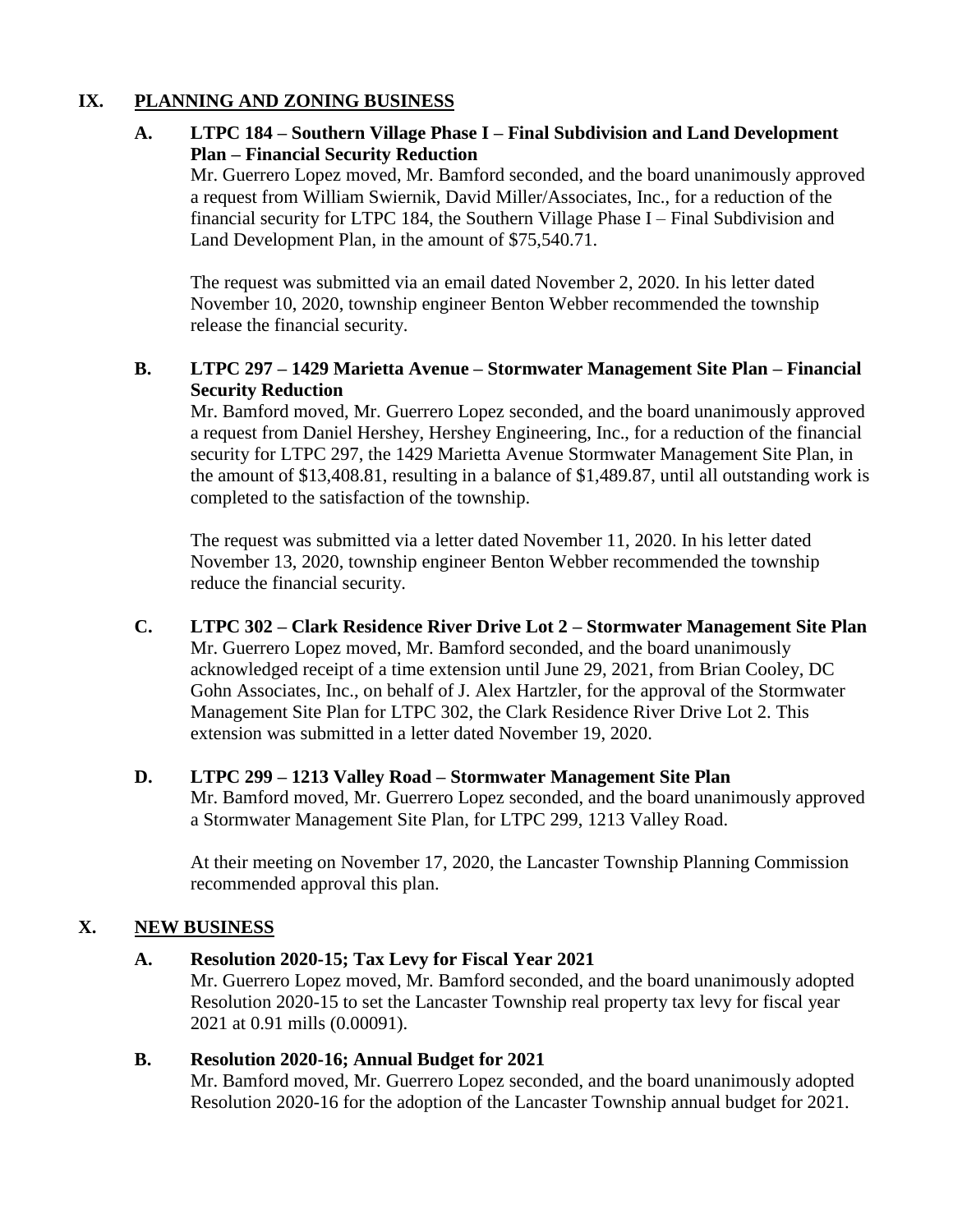#### **C. Resolution 2020-17; Balance Accounts for Fiscal Year 2020**

Mr. Guerrero Lopez moved, Mr. Bamford seconded, and the board unanimously adopted Resolution 2020-17 to balance all accounts for fiscal year 2020.

**D. Addition to the Snow Emergency Routes under Ordinance 2014-02, Section 263-58** Mr. Bamford moved, Mr. Guerrero Lopez seconded, and the board unanimously designated the following cul-de-sacs or dead-end roads as snow emergency routes:

Conestoga Woods Road (at Milford Drive) and Woodlyn Court

Per section 263-58, Snow Emergency Routes - there shall be no parking, no standing, etc., during any declared emergency.

As permitted under Ordinance 2014-02, Section 263-4.A: The Board of Supervisors may, from time to time, designate places upon and along the streets in the Township where, for a period of not more than 90 days, specific traffic and/or parking regulations, prohibitions and restrictions shall be in force and effect and shall designate those locations by proper signs and markings. Such regulations, prohibitions and restrictions shall be effective just as if they had been specified in this chapter.

#### **Snow Emergency Declaration**

Mr. Guerrero Lopez moved, and Mr. Bamford seconded, and the board unanimously authorized public works superintendent Mike Hamlin to call for a declaration of a snow emergency in Lancaster Township on Wednesday, December 15, 2020, upon the issuance of a winter storm warning for the impending snow storm on December 16, 2020.

# **E. Board of Supervisors Meetings—New Start Time**

Mr. Guerrero Lopez moved, Mr. Bamford seconded, and the board unanimously approved the request to change the start time of the Board of Supervisors Meetings from 7:00PM to 6:00PM beginning with the January 4, 2021, reorganization meeting.

Meetings will continue to be held at the Maple Grove Community Building, 1420 Columbia Avenue, until further notice, and are live broadcast on the township Facebook page. Meetings may also be held via Zoom if or when necessary. Meeting location and time is posted on the township website the week prior to the meeting date.

# **XI. GUEST RECOGNITION AND PARTICIPATION**

Alison Kibler, 107 Atkins Avenue: Asked about an exception that was given for the school buses that are still being parked behind her house in the parking lot. They have been parked there for many months, and is wondering when it will end. Why can they not go back to parking at Wheatland? Ms. Kibler also mentioned that the weeds and overgrowth around the lot is bad. Mr. Laudien responded that the township did not provide an exception; they merely gave them permission to park there. Unfortunately, the construction project has gone on longer than expected. There continues to be access issues in and out of Wheatland, but I know they would like to move back there as soon as they can. Mr. Laudien will try to get more specific answers.